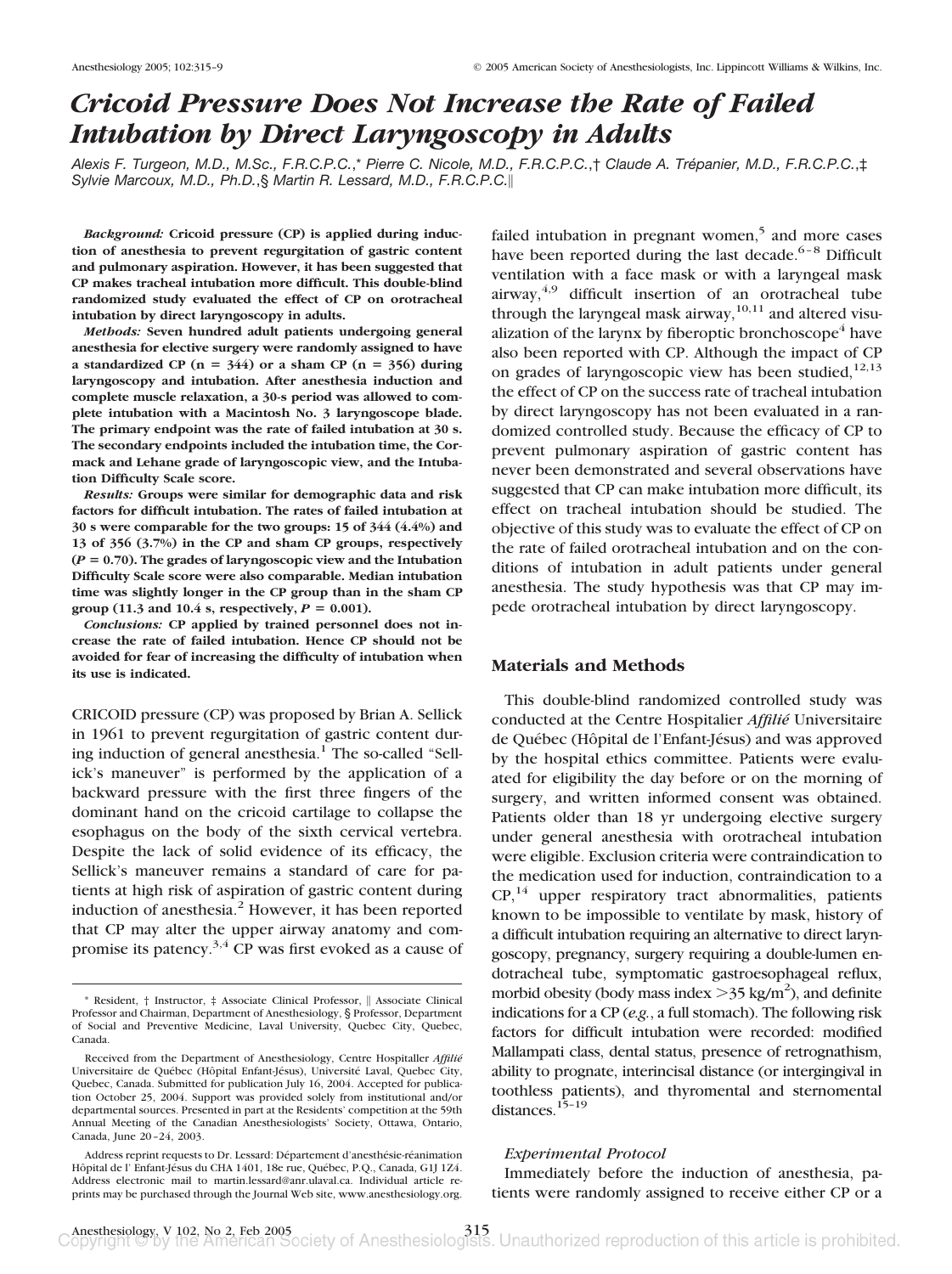sham cricoid pressure (SCP). The randomization sequence was prepared with the Maple software (version 6.0; Maplesoft, Waterloo, Ontario, Canada) and sealed in prenumbered opaque envelopes. Standard monitoring was used for all patients. Neuromuscular blockade was monitored at the adductor pollicis by stimulating the ulnar nerve at the wrist. End-tidal carbon dioxide was sampled at the Y-piece of the breathing circuit. The patient's head was positioned in the sniffing position using a 7-cm thick uncompressible pillow.<sup>14,20</sup> After preoxygenation with 100% oxygen for 3 min by face mask, anesthesia was induced with propofol 1.0–3.0 mg/kg and sufentanil  $0.2-1.0 \mu g/kg$ . Neuromuscular blockade was obtained either with rocuronium 0.6–1.2 mg/kg or with rocuronium 0.03 mg/kg followed by succinylcholine 1.5 mg/kg. Patient lungs were manually ventilated with 100% oxygen by mask until complete paralysis was achieved.

In the experimental group, a standardized CP was applied using the single hand technique as originally described by Sellick.<sup>1</sup> Seven anesthesia assistants took part in the study and were trained by one of the investigators (AFT) to correctly identify the cricoid cartilage and apply a pressure of 30 newtons  $(\sim$ 3 kg) with the first three fingers of their dominant hand.<sup>1,21</sup> The pressure was applied with the thumb and the middle finger at 10 o'clock and 2 o'clock, respectively. The index finger was located above the cricoid cartilage to control the direction of the force. To optimize the learning of the correct pressure, a simulator was devised with a 20-ml syringe mounted on an electronic scale. Anesthesia assistants trained daily on this simulator. In every patient, correct identification of the cricoid cartilage and appropriate positioning of the fingers were confirmed by one of the investigators. In the SCP group, the cricoid cartilage was identified and the fingers were positioned as in the CP group but no pressure was applied. A screen was hung over the upper part of the patient's neck to keep both the anesthesiologist and the data collector unaware of the patient's CP or SCP status. In both groups, one of eight certified anesthesiologists who participated in the study intubated the trachea by direct laryngoscopy with a Macintosh No. 3 laryngoscope blade.

The intubation time was defined as the interval between the insertion of the laryngoscope blade into the mouth up to the inflation of the endotracheal tube cuff and was measured with a chronometer. Correct positioning of the tube was confirmed by capnography. A 30-s period was allowed to complete tracheal intubation. If capnography did not confirm tracheal intubation, the attempt could be resumed only if there was time remaining in this 30-s period. The anesthesiologist rated the grade of laryngoscopic view on the Cormack and Lehane scale<sup>22</sup> and the complexity of intubation on the Intubation Difficulty Scale<sup>23</sup> and was asked whether the larynx was in midline position or shifted laterally. If the intubation could not be completed within 30 s, the intubation attempt was aborted and recorded as a failure and the patient was entered in the crossover phase of the study. These patients were then ventilated for 30 s with 100% oxygen by mask. In the second intubation attempt, patients of the CP group had a SCP applied and patients of the SCP group had a CP applied. This was done following the same algorithm as the original attempt. The grade of laryngoscopy was again rated by the anesthesiologist. If the trachea could not be intubated within 30 s of that second attempt, the protocol was discontinued and the airway was managed following the difficult airway algorithm of the American Society of Anesthesiologists.<sup>24</sup> If arterial oxygen saturation decreased to less than 90% at any time during the study, CP or SCP was released and the protocol was terminated. This attempt was recorded as a failure, blinding was maintained at all times, and data were analyzed according to the patient's group allocation.

# *Data Analysis*

The primary endpoint was the failure to intubate the trachea within the first 30-s attempt. Sample size was determined to identify an increase in the rate of failed intubation in the CP group compared with the SCP group. The incidence of failed orotracheal intubation by direct laryngoscopy within 30 s is unknown. However, Cormack grades III and IV are good predictors of failed intubation, $^{22}$  and it was decided to use their incidence as a surrogate in sample size determination. Wide variations of this incidence are reported in the literature (1.1– 11.3%).<sup>16,25,26</sup> We considered that a reasonable estimate would be between 4% and 5%. Therefore, it was determined that a sample size of 350 patients per group would be required to identify an increase in the incidence of failed intubation to 10% with Type I and Type II errors of 5% and 20%, respectively. Continuous variables are reported as mean  $\pm$  SD. Statistical analysis was performed with the Student *t* test or the Wilcoxon test for continuous data and with the chi-square test or the Fisher exact test for proportions. All tests were twosided and  $P \leq 0.05$  was considered significant.

# **Results**

Over a 7-month period, 830 patients were evaluated for inclusion in the study. Of those, 700 were enrolled and randomly assigned to the CP or the SCP group (fig. 1). Groups did not differ for gender, age, ASA physical status, anthropometric characteristics, or risk factors for difficult intubation (table 1). The distribution of the anesthesiologists ( $n = 8$ ) and the anesthesia assistants ( $n = 7$ ) involved in the study was comparable between the two groups. All patients received the CP or SCP as determined by randomization.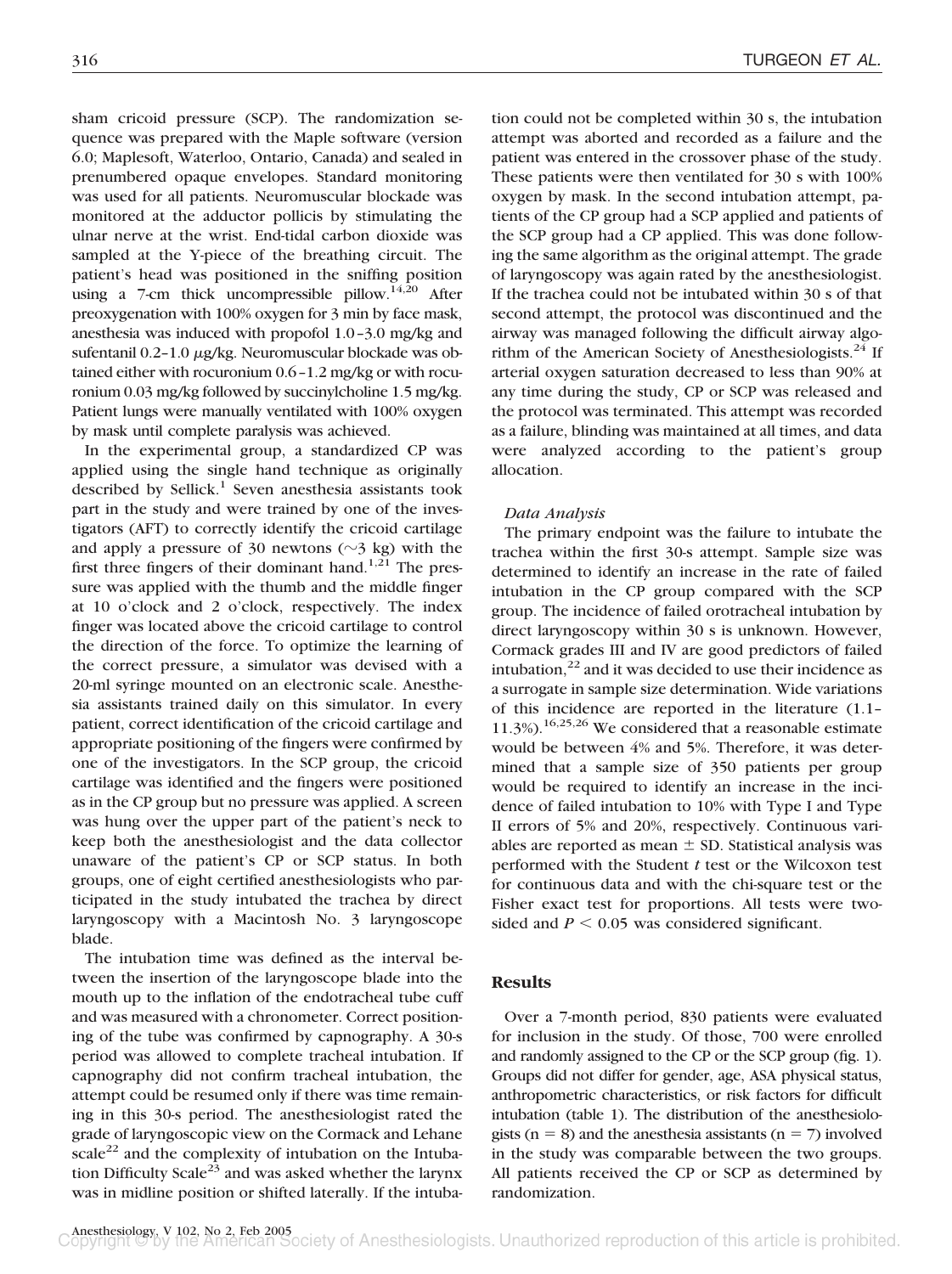**Fig. 1. Flow diagram of the experimental protocol. Patients who could not be successfully intubated within the first 30-s attempt were entered in the crossover phase of the study (shaded boxes). During the second intubation attempt, patients of the cricoid pressure group had a sham cricoid pressure applied while patients of the sham cricoid pressure group had a cricoid pressure applied. \*Patients were excluded for the following reasons: symptomatic gastroesophageal reflux**  $(n = 42)$ , morbid obesity  $(n = 21)$ , use of a laryngeal mask airway  $(n = 14)$ , inability to give consent  $(n = 11)$ , upper respiratory tract abnormalities  $(n = 8)$ , con**traindication to a cricoid pressure (n 8), history of a difficult intubation requiring an alternative to direct laryngoscopy (n 5), contraindication to any of the** study medications  $(n = 3)$ , other reasons  $(n = 2)$ . CP = cricoid pressure; SCP = **sham cricoid pressure.**



The proportion of patients who could not be intubated within the first 30-s attempt was comparable between the CP and the SCP groups (4.4% and 3.7%, respectively;  $P = 0.70$ ) (table 2). No difference was observed between groups for grade of laryngoscopic view or for Intubation Difficulty Scale score (table 2 and fig. 2). The intubation time for the successful intubations at the first attempt was slightly longer in the CP group compared with the SCP group (table 2). In patients who could not be intubated during the first intubation attempt and entered the crossover phase of the study ( $n = 28$ ), the rate of failed intubation was again comparable for the two groups (table 2). Among these patients, no change was observed for grade of laryngoscopic view in 20 patients, whereas it was improved in four and three patients from the CP and the SCP groups, respectively  $(P =$  not significant). In one patient of the SCP group, glottic exposure worsened when CP was applied.

In one patient of the CP group, oxygen saturation dropped to less than 90% during the second intubation attempt. The patient was ventilated by mask and his trachea was intubated by direct laryngoscopy with a rigid hockey-shaped stylet. Intubation was recorded as unsuccessful for both attempts.

## **Discussion**

In this study, CP had no influence on the rate of failed orotracheal intubation with a Macintosh No. 3 laryngoscope blade in adult patients. Furthermore, CP had no effect on glottic exposure during laryngoscopy or on the complexity of intubation as assessed by the Intubation Difficulty Scale score.

The clinical effectiveness of CP should be determined by weighing its efficacy in preventing pulmonary aspiration of gastric content against the risk of impeding tracheal intubation. The protection against pulmonary aspiration of gastric content provided by CP is very difficult to assess. Considering the low incidence of pulmonary aspiration, a huge number of patients would be required. Obvious ethical considerations would also be raised. On the other hand, this study shows that concerns about impeding intubation are not justified because tracheal intubation can be achieved as successfully with CP.

Two previous randomized studies evaluating the effect of CP on laryngoscopic view with a standard laryngoscope blade have yielded conflicting results. In a group of 100 patients, Brimacombe *et al.* reported no effect of CP on laryngoscopy grade.<sup>12</sup> In another study, 50 patients had a standard CP, an upward and backward CP, or no CP applied.<sup>13</sup> These authors concluded that laryngoscopic view, assessed in millimeters of visible vocal cords, was worse with standard CP than without CP. Other studies have evaluated the success of intubation with CP using devices other than a common laryngoscope blade. With a lightwand<sup>27</sup> and the Wu-Scope Sys-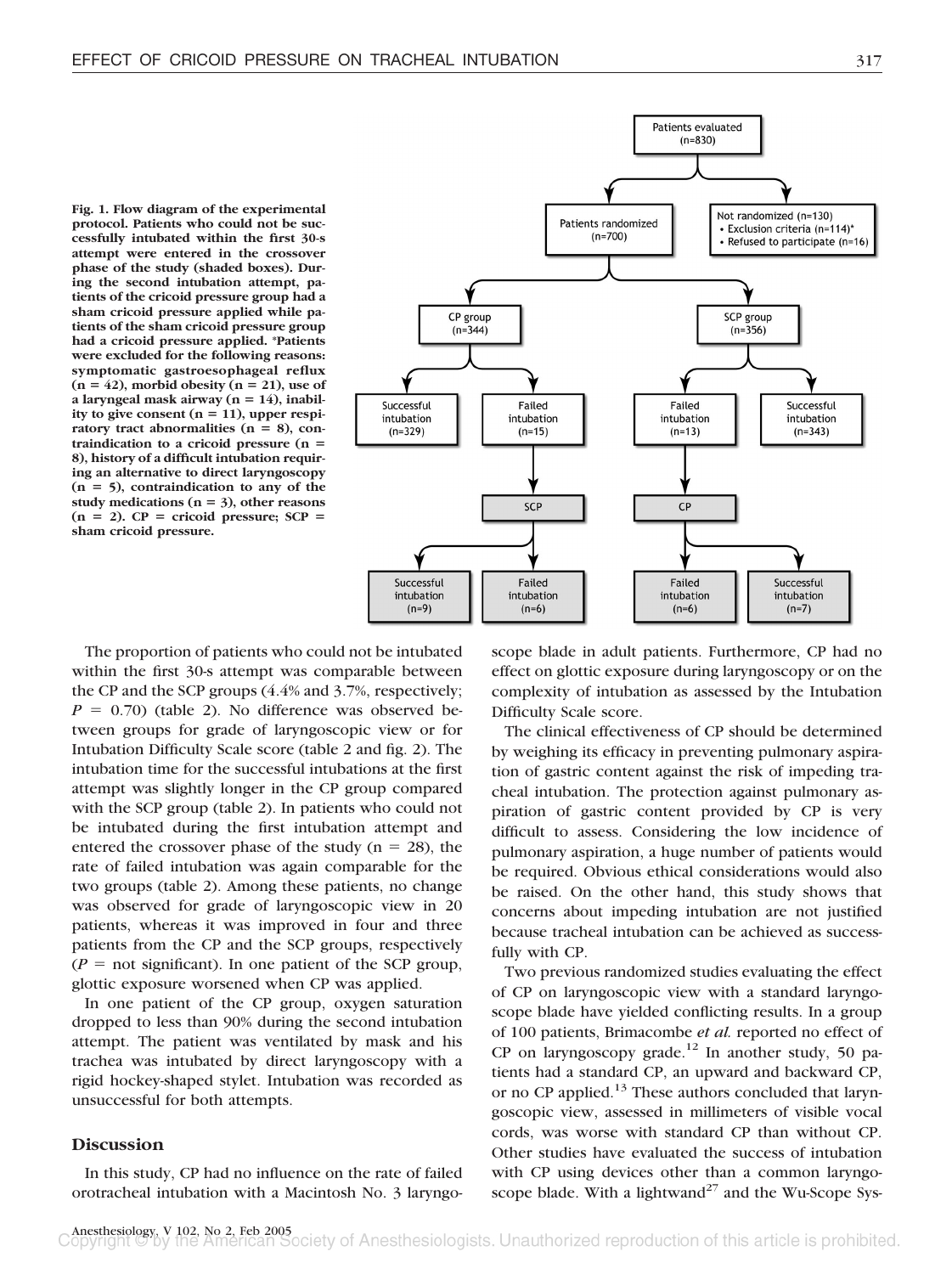**Table 1. Baseline Patient Characteristics and Anesthetic Data**

|                                            | Cricoid pressure<br>$(n = 344)$ | Sham cricoid pressure<br>$(n = 356)$ |
|--------------------------------------------|---------------------------------|--------------------------------------|
| Male gender                                | 168 (48.8)                      | 180 (50.6)                           |
| Age (yr)                                   | $42.3 \pm 14.6$                 | $44.3 \pm 15.4$                      |
| Weight (kg)                                | $71.5 \pm 14.0$                 | $71.1 \pm 14.4$                      |
| Height (cm)                                | $168.7 \pm 8.9$                 | $168.5 \pm 9.1$                      |
| Body mass index (kg/m <sup>2</sup> )       | $25.1 \pm 4.2$                  | $24.9 \pm 4.0$                       |
| ASA physical status (I/II/III)             | 148/180/16                      | 152/186/18                           |
| Modified Mallampati class<br>(I/II/III/IV) | 105/163/62/14                   | 113/157/77/9                         |
| Mouth opening $<$ 40 mm                    | 15(4.4)                         | 15(4.2)                              |
| Thyromental distance<br>$< 65$ mm          | 10(2.9)                         | 15(4.2)                              |
| Sternomental distance<br>$<$ 125 mm        | 1(0.3)                          | 5(1.4)                               |
| Retrognathism                              | 44 (12.8)                       | 53 (14.9)                            |
| Inability to prognate                      | 2(0.6)                          | 2(0.6)                               |
| Dental status                              |                                 |                                      |
| Complete dentition                         | 236 (68.6)                      | 221(62.1)                            |
| Absence of dentition                       | 46 (13.4)                       | 57 (16.0)                            |
| Lack of all upper teeth                    | 39 (11.3)                       | 56 (15.7)                            |
| Partial lack of upper teeth                | 15(4.4)                         | 16(4.5)                              |
| Other dental status                        | 8(2.3)                          | 6(1.7)                               |
| Drugs for anesthesia                       |                                 |                                      |
| induction                                  |                                 |                                      |
| Propofol (mg)                              | $193.4 \pm 53.5$                | $187.7 \pm 54.0$                     |
| Sufentanil $(\mu g)$                       | $17.9 \pm 6.4$                  | $18.0 \pm 5.7$                       |
| Rocuronium (mg)                            | $51.2 \pm 9.7$                  | $49.7 \pm 9.3$                       |
| Succinylcholine (mg)<br>Succinylcholine    | $117.5 \pm 22.8$<br>87 (25.3)   | $118.9 \pm 22.9$<br>94 (26.4)        |

Data are presented as number and percentage or mean  $\pm$  SD. There was no significant difference between groups for all variables.

 $ASA = American Society of Anesthesiolo aists.$ 

tem (Pentax Precision Instruments, Orangeburg, NY),<sup>28</sup> a lower success of tracheal intubation was reported with the application of CP. Using the fiberoptic bronchoscope, the rate of successful intubation was increased in one study and decreased in another.<sup>29,30</sup> Finally, one study has reported that the success of intubation with the Bullard laryngoscope is not altered by CP.<sup>29</sup>

#### **Table 2. Intubation Data**



**Fig. 2. The distribution of Intubation Difficulty Scale scores was** not different between the two groups ( $P = 0.78$ ). These data **include only patients with a successful intubation during the first 30-s attempt. The Intubation Difficulty Scale score is calculated as the sum of the seven following parameters as described** by Adnet *et al.*<sup>23</sup>  $N_1$  = number of supplementary intubation **attempts (0 if intubation is successful at the initial attempt);**  $N_2$  = number of supplementary operators;  $N_3$  = number of alternative intubation techniques;  $N_4$  = Cormack and Lehane grade of glottic exposure minus 1;  $N_5$  = lifting force required **during laryngoscopy (0 if normal force, 1 if increased force);**  $N_6$  = external laryngeal pressure (0 if no laryngeal pressure, 1 **if laryngeal pressure was applied, Sellick's maneuver adds no** point);  $N_7$  = vocal cord mobility (0 if vocal cords are in abduc**tion, 1 if in adduction). Because of the design of this study,**  $N_2$ ,  $N_3$ , and  $N_6$  always counted 0. A higher Intubation Difficulty Scale score indicates a more difficult intubation. IDS = Intuba**tion Difficulty Scale**

Although most previous studies used laryngoscopic view as their primary endpoint, we elected to use the rate of failed intubation within a fixed time period. This was preferred because orotracheal intubation is the final objective of direct laryngoscopy. Moreover, it is an objective binary variable, as opposed to more subjective variables such as the grade of laryngoscopic view. However, the duration of a reasonable intubation attempt is not well defined. The choice of a 30-s duration was made

|                                     | Cricoid pressure<br>$(n = 344)$ | Sham cricoid pressure<br>$(n = 356)$ |          |  |
|-------------------------------------|---------------------------------|--------------------------------------|----------|--|
|                                     |                                 |                                      | P value  |  |
| Failed intubation                   |                                 |                                      |          |  |
| 1 <sup>st</sup> attempt             | 15(4.4)                         | 13(3.7)                              | 0.70     |  |
| 2 <sup>nd</sup> attempt (crossover) | 6(40.0)                         | 6(46.2)                              | 1.00     |  |
| Intubation time (s)                 |                                 |                                      |          |  |
| Mean $\pm$ SD                       | $12.4 \pm 4.3$                  | $11.4 \pm 4.0$                       |          |  |
| Median (25th–75th percentile)       | $11.3(9.3 - 14.6)$              | $10.4(8.7-13.3)$                     | 0.001    |  |
| Cormack and Lehane grades           |                                 |                                      |          |  |
|                                     | 233 (67.7)                      | 234 (65.7)                           | 0.85     |  |
|                                     | 100(29.1)                       | 110 (30.9)                           |          |  |
| $\mathbf{III}$                      | 11(3.2)                         | 12(3.4)                              |          |  |
| IV                                  | 0                               | 0                                    |          |  |
| Lateral shift of the larynx         | 43 (12.5)                       | 9(2.5)                               | < 0.0001 |  |

Data are presented as number and percentage unless otherwise noted.

1<sup>st</sup> attempt: number of failed intubations within the first 30-s attempt; 2<sup>nd</sup> attempt (crossover): number of failed intubations within the second 30-s attempt among the patients who had failed the first intubation attempt (see text for more complete explanation). Intubation time: time to intubation for successful intubations during the initial 30-s attempt. Cormack and Lehane scale of glottic exposure: grade I, complete visualization of the vocal cords; grade II, visualization of the posterior portion of the glottis; grade III, visualization of the epiglottis only; grade IV, inability to visualize the epiglottis.<sup>22</sup>